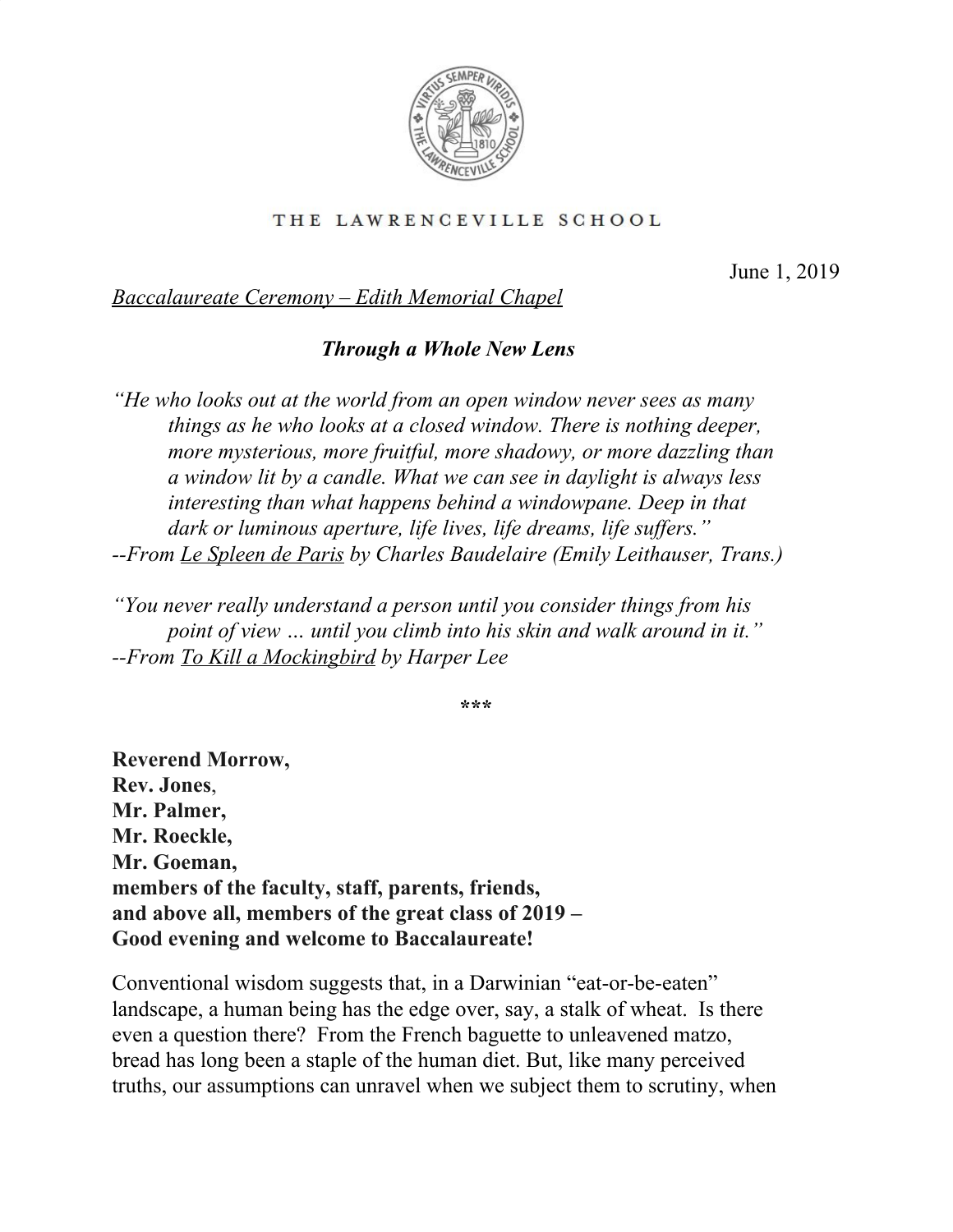we examine them … through a whole new lens. And I would contend that our willingness to scrutinize our most deep-seated beliefs and convictions, even if unsettling or threatening to us, is not only an essential trait of an educated mind, but in fact a fundamental responsibility that you graduates carry with you out into the world.

I'd like to make my point with a few examples – each rather different.

In his book, Sapiens: A Brief History of Humankind, Israeli historian Yuval Noah Harari makes a number of unusual assertions.

Most narratives of human progress maintain that a crucial, life-easing triumph for humanity was the invention of agriculture. After all, what a relief to have a reliable source of food that did not have be painstakingly scrounged from the forest, or that did not require risking life and limb on a wooly mammoth hunt.

Harari invites us to unpack that assumption and to look at the situation in an entirely different way.

If you accept a competitive, survival-of-the-fittest view of nature, success would be measured by the proliferation and robust health of the species. Successful organisms dominate, and they often use other species to their advantage.

So, where do we humans fall? We invented the wheel, we split the atom, we put a man on the moon, and we produce monumental amounts of surplus food through technology – we are, without doubt, winning!

Harari asks us to pause there, and he proceeds to turn the usual scholarly premise about the agrarian revolution upside down.

He begins by examining the lives of humans before and after we learned to farm. Research shows that typical hunter-gatherers had a varied and rich diet – often consisting of fish, small game, wild grains, and seasonal fruits, and it is estimated that to sustain himself or herself, the work week of the typical hunter-gatherer, was anywhere from 20-40 hours.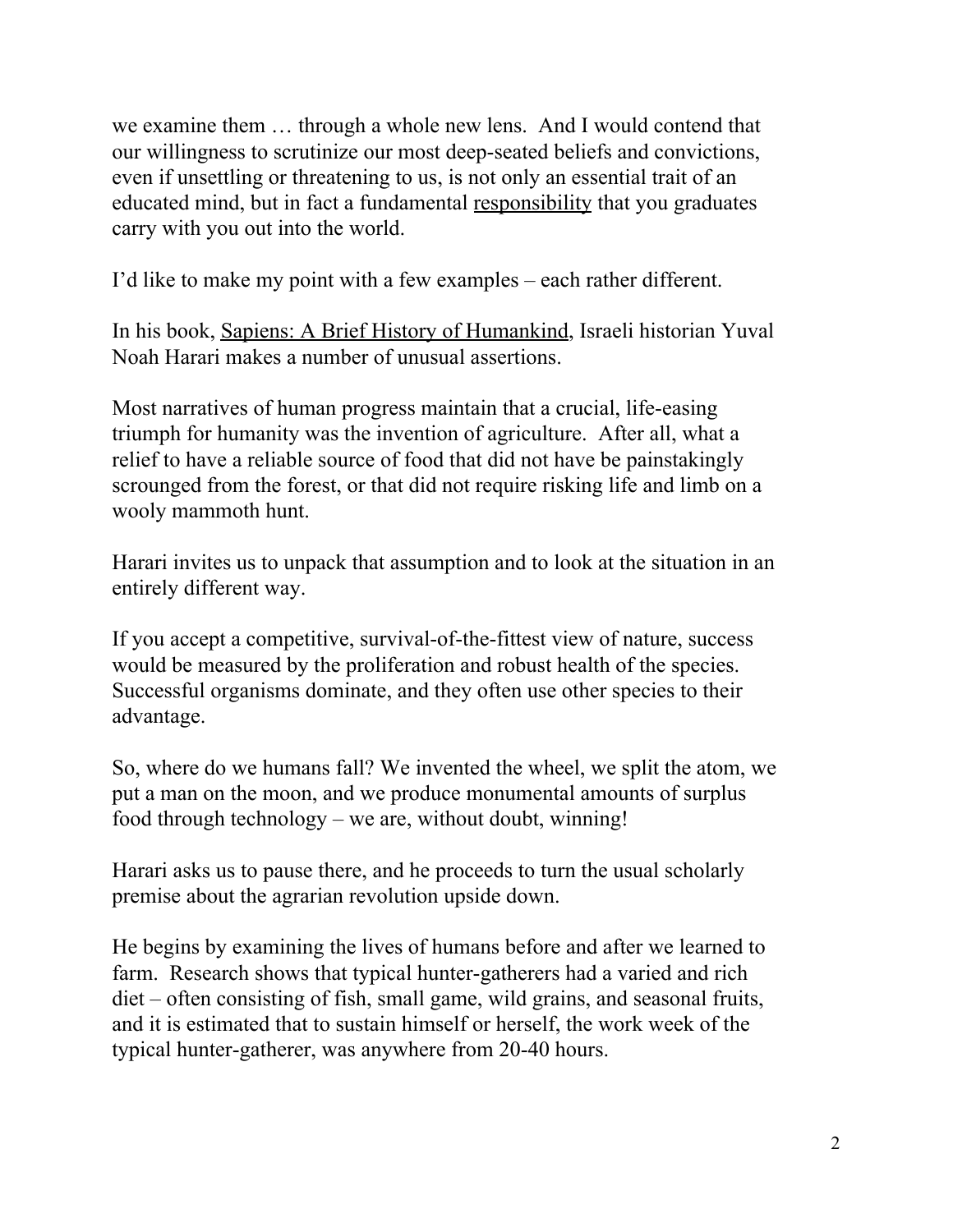Furthermore, a nomadic existence, based on the need to follow the food, meant that living quarters were relocated and rebuilt frequently, and were therefore relatively clean.

Following the transition to an agrarian society, the diets of the vast majority of humans narrowed dramatically – often limited to a basic gruel of the wheat, or rice, or corn that they grew, which then led to malnutrition; the work week of the average peasant expanded to 70-80 hours, and the sedentary villages that formed adjacent to permanent fields, were often quite wretched and dirty with poor waste and sewage systems.

## **Life became nasty, brutish, short, and I might add, dirty.**

He then turns to wheat – or corn, or rice – choose your grain. Those plants began as small, scrawny wild grasses, sown at random by wind and other accidental forces.

With systematic agriculture, they have grown infinitely more robust over time (as a wild grain, the proto ear of corn was barely an inch long; a modern ear of corn scarcely bears any resemblance). Grains are cultivated worldwide in vast quantities, and exponentially outnumber humans.

In order to cultivate in such quantities, not only did humans work more, eat poorly, and live under squalid conditions, they also developed skeletal injuries from the back-breaking work of clearing fields and carrying water to irrigate, injuries that are noticeable to archaeologists doing studies of ancient human skeletal remains before and after the switch to agriculture.

Periods of surplus allowed populations to grow, but once they grew, humans became chained to the land for survival. This dependency meant that farmers were far more vulnerable to famine or drought.

The hunter-gatherer clan, when faced with shortages, simply migrated to a new region, carrying the few tools they needed. Large populations of farmers could not simply uproot with their heavy equipment and create new fields on short notice – these populations had no choice but to stay put and starve during lean times.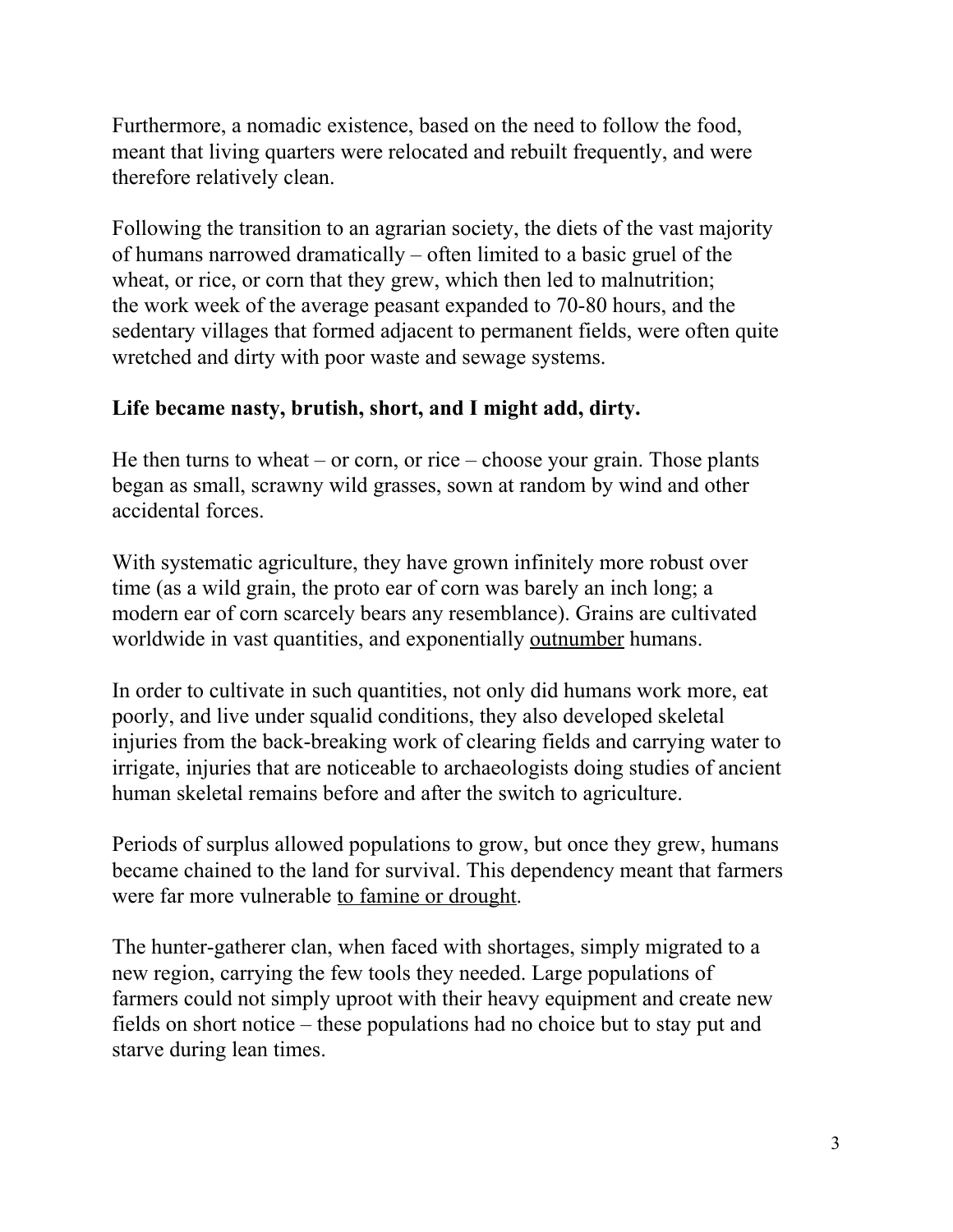It would seem then that wheat has gained the upper hand. While we toil long hours in the service of these vital grains, while we break our backs to water them and pull out their weedy competitors, they grow fat and happy in the fertile fields that we provide for them. We might like to think that we humans are at the pinnacle of evolution, but if we take a strict Darwinian view of what it means to thrive as a species, **wheat, perhaps, has won**.

My second example of a change in perspective comes from a conversation I had with a parent of a student many years ago.

The parent, who happened to be a person of color, pulled me aside at an event, and explained with a note of concern in her voice that her son was reading To Kill a Mockingbird in class. She asked me if my faculty colleagues were really prepared or trained to teach the book.

I responded, blithely, "Absolutely! After all, we study the Jim Crow south in history class, we've had workshops on equity and inclusion, and we read books on bias and stereotype threat."

"In truth," I added, "To Kill a Mockingbird is simply one of the great books, the lessons are self-evident. Not to mention that it is one of my favorite books of all time."

"Don't get me wrong," she said, "I think the book is important and should be read, but it is a book that might be written to help certain people feel good, to feel secure – but perhaps not all people, perhaps not someone like my son."

This made me pause – I didn't quite follow her.

"With whom do you identify when you read the book?" she asked.

"Atticus Finch," I answered, and as I said it, it began to dawn on me: I come from a long line of attorneys – my uncle, my grandfather, my great grandfather. At the end of the day, I can peer into those tragic circumstances from a safe perch. I can feel well-intentioned sympathy for Tom Robinson… at some distance, but mostly I feel good about the world because I identify with the lawyer, who rises to the occasion as a hero. Life can be cruel and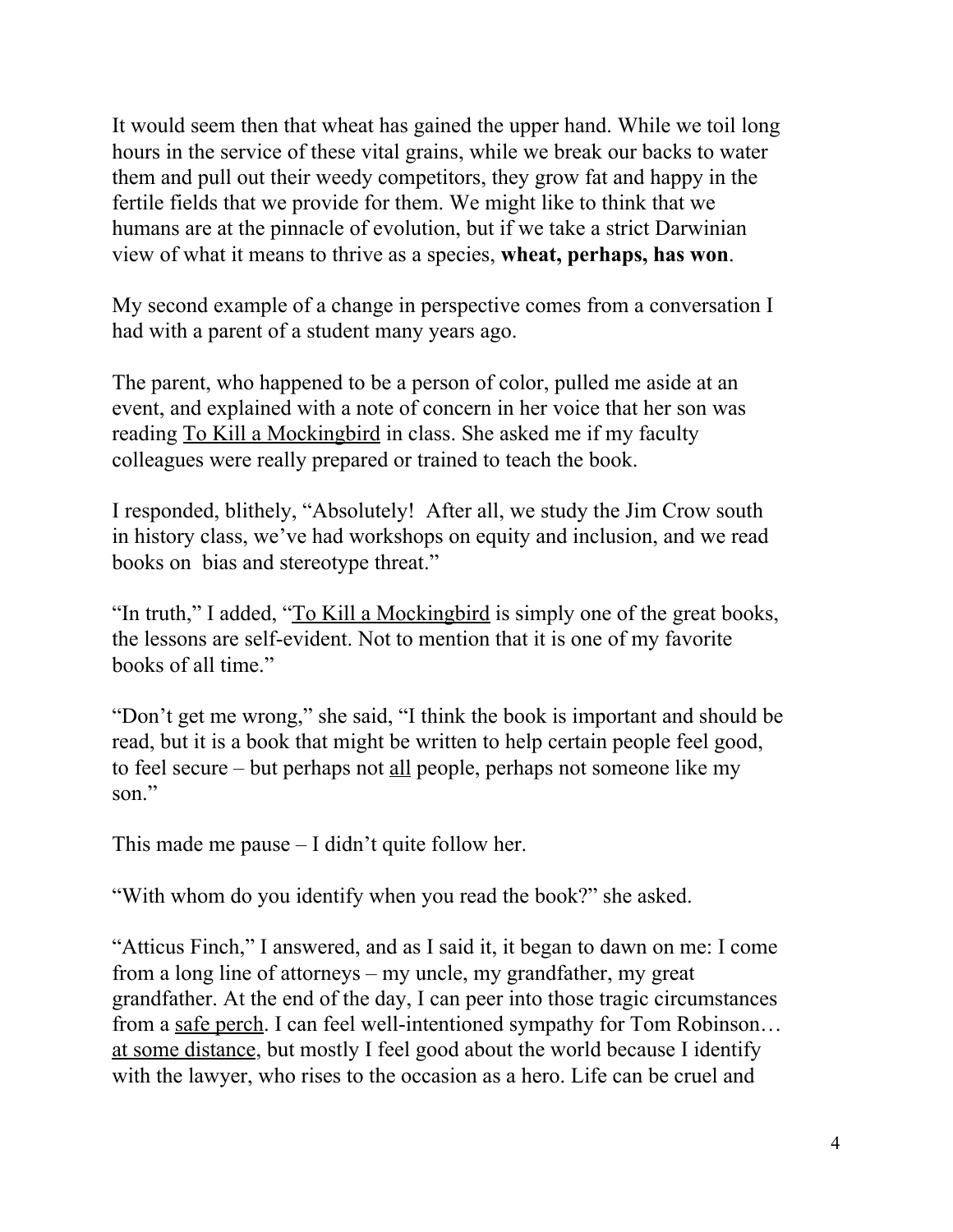tragic, but at least we have Atticus Finches in the world, and for me, that feels comforting.

She asked, "Do you know what it might be like for my 13 year-old son to read that book? As with countless other families like ours, what if he had a relative, say his great-grandfather, murdered by a lynch mob in Arkansas in the 1930s? He might not be peering into someone else's tragic world from a safe perch."

"To be honest," I said, "now that you ask it that way, I have no idea what it would be like for your son."

Her tone softened. "That's why I am asking the question."

Sometimes, the opportunity for new insight is created most effectively by distilling a complicated circumstance down to its essence.

In his Gettysburg Address, delivered on the Civil War battlefield with the bodies scarcely buried, Lincoln did far more than merely help our suffering nation look ahead to a time when the war would be over; he offered a path to reconciliation.

As historian Garry Wills has said, with a few deceptively simple turns of phrase:

"government of the people, by the people, for the people…", …he transformed the persistent notion of a plural United States, into a singular.

The concept of a group of competing political entities, states, who had entered into a flawed, uneasy compromise in 1789, became, in the space of his <u>two-minute</u> speech "a single people dedicated to a proposition."<sup>1</sup> Through this new lens, Lincoln "called up a new nation out of the blood and trauma."

 $1$  Wills, p. 147

<sup>2</sup> Wills, p. 175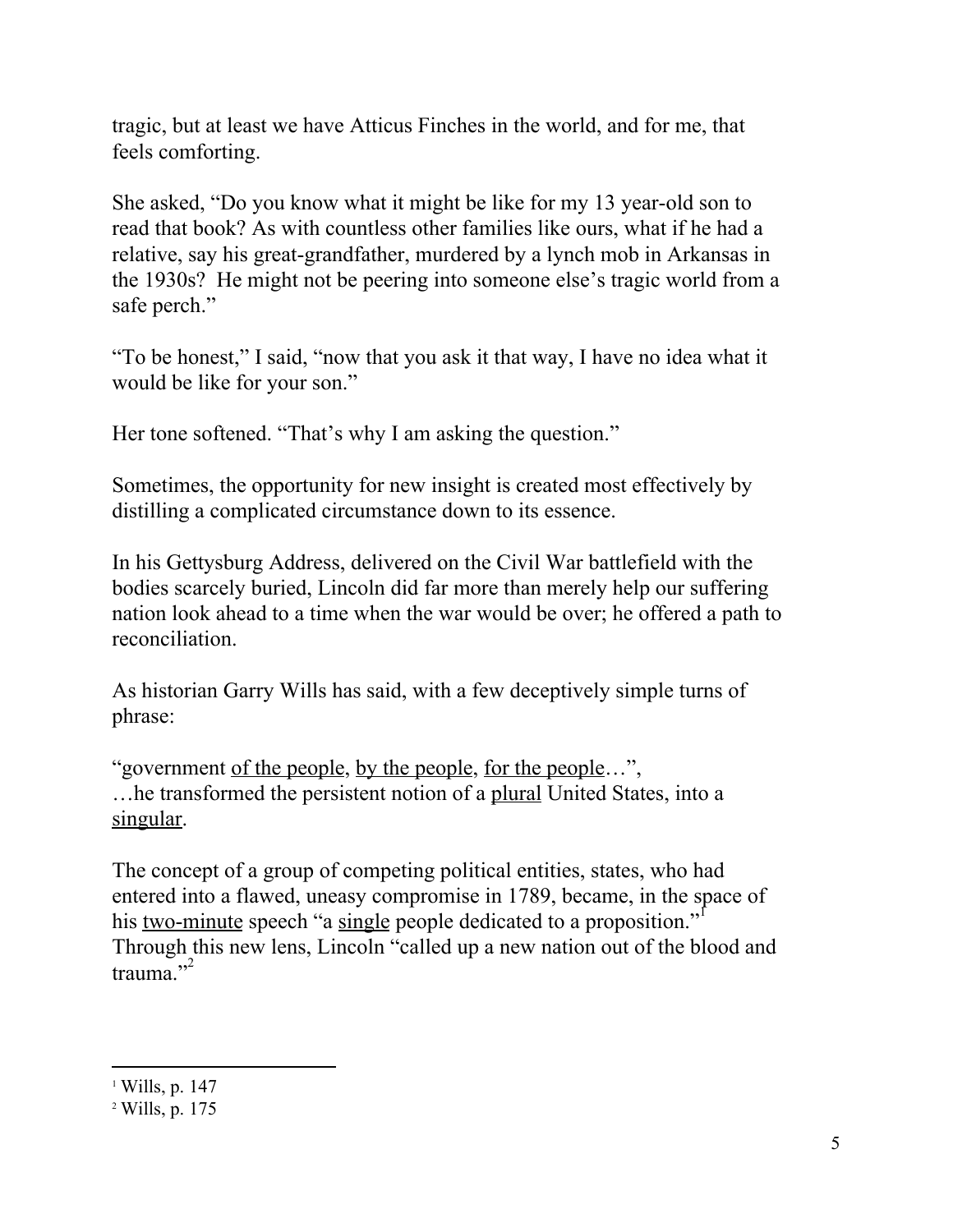Or consider the Canadian poet John Macrae, who dismantles the illusion of the glory of World War I with a single couplet of poetry: "In Flanders fields the poppies blow, Between the crosses, row on row…" An entire generation of young men, stubbornly squandered, and now buried, row, on row, on row.

Or the power of a single photograph to wake up an entire nation to the horror of the "conflict" in Vietnam: the image of a nine-year-old child, who has stripped off her burning clothing as she flees a napalm attack, pierced through the mind-numbing euphemism "collateral damage," and showed what was happening on the ground on an excruciatingly painful human level.

The significance of these examples lies not in whether the new view represents a more accurate perspective; it is rather the invitation to reassess what appears to be a given – and in doing so, we are frequently called upon to entertain competing truths, to wrestle with multiple correct answers.

Was Lincoln in fact "The Great Emancipator" as some have called him? Do his complicated views on race diminish what he accomplished?

As Harvard Law professor Randall Kennedy reminds us, moral ambiguity abounds when studying the lives of famous individuals:

- President Woodrow Wilson was a social progressive whose support for the suffrage movement helped ensure the passage of the 19<sup>th</sup> amendment giving women the right to vote. And President Wilson re-segregated the U.S. Postal Service, and hosted a screening at the White House of the notorious film, Birth of a Nation, which portrayed the Ku Klux Klan as a force for good.
- Princeton native Paul Robeson, a world-class entertainer, Shakespearean actor, and social activist committed to helping the downtrodden world-wide, was unable to attend Princeton University because of his race. He also eulogized Josef Stalin upon his death in 1953, and remained a supporter even as news of genocidal atrocities and human rights abuses emerged from behind the Iron Curtain and were confirmed.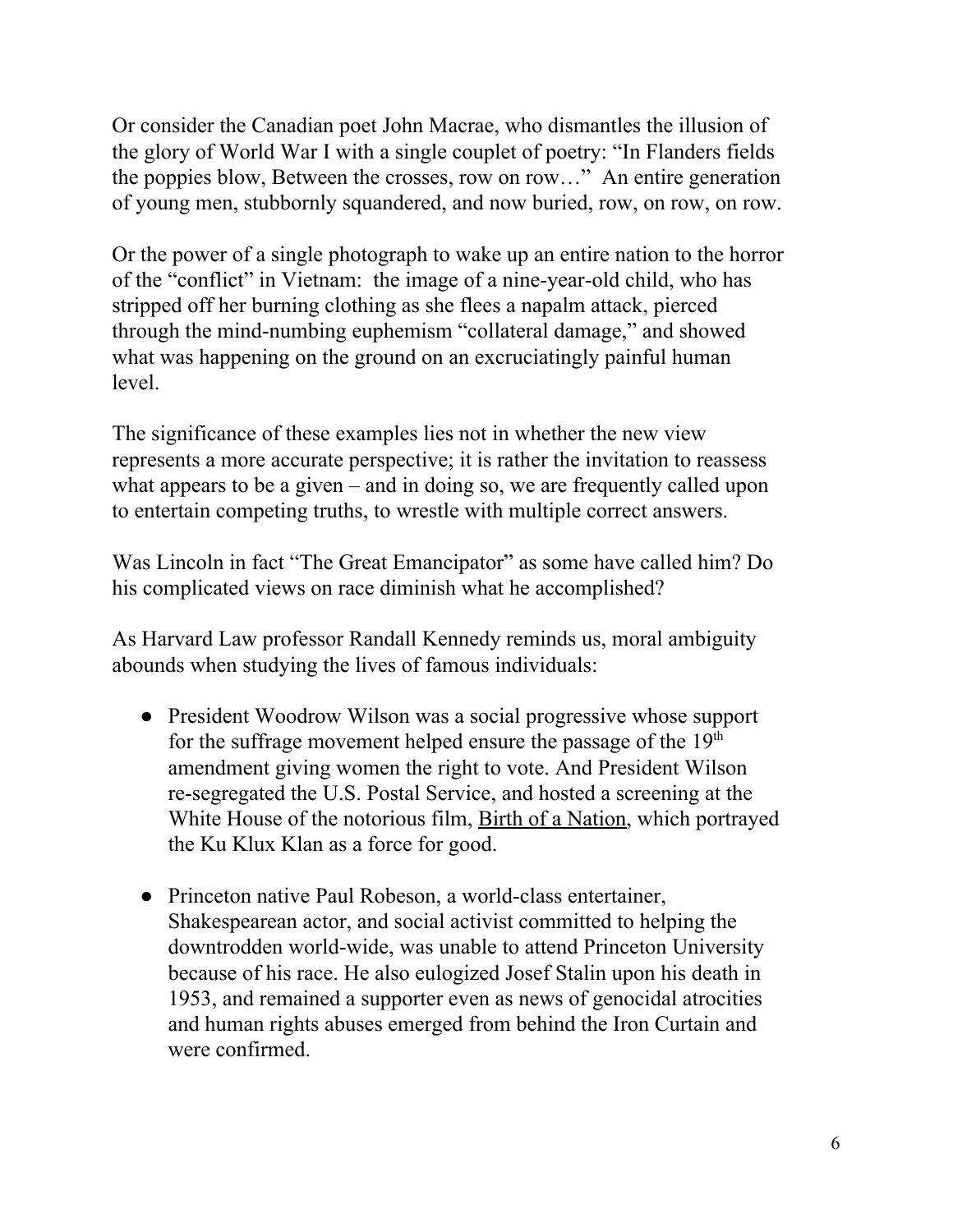● Co-Founder of the Southern Christian Leadership Conference Rev. Fred Shuttlesworth worked alongside Martin Luther King and was a pivotal, courageous leader in the Civil Rights Movement. And as a pastor, Rev. Shuttlesworth openly opposed efforts by gay rights activists to secure their own legal protections.

The point of a real education is to throw you into the ring to wrestle with ambiguity. And in fact this is what great schools must do if they are to prepare you to take on leadership roles and navigate a highly complex world. Our unconscious tendency is to categorize, to see superficial patterns of friend and foe, to mistrust the unfamiliar. And we must therefore learn to consciously resist the parochial, to seek to view situations from unfamiliar angles.

What have been your moments here at Lawrenceville? If we've done our job, you've had in fact many moments where we've pushed you to see through a whole new lens.

For some, it may have been the first time you sat at a Harkness table expecting **answers** from your teacher, only to find that it was **questions** that were expected, and it was up to you to pose those questions.

Perhaps you grew up believing that our fundamental civil liberties and the right to a fair trial by an impartial jury are essential protections that extend to everyone everywhere. Then you read Just Mercy by Bryan Stevenson and heard Anthony Ray Hinton in School Meeting, and you realized that those powerful notions do not always apply equally, especially to the most vulnerable.

Or was it when a group of students spoke up with courage and conviction last spring, saying, "We are as much a part of this school as anyone; we hold Lawrenceville to a higher standard; and we can do better." As a school community, after 15 months of trying to understand the experiences of others on this campus, one of those courageous students has now been elected student body President for the coming year.

And we had a rather remarkable example of seeing something in a new light in an editorial that one of you wrote for The Lawrence this past fall: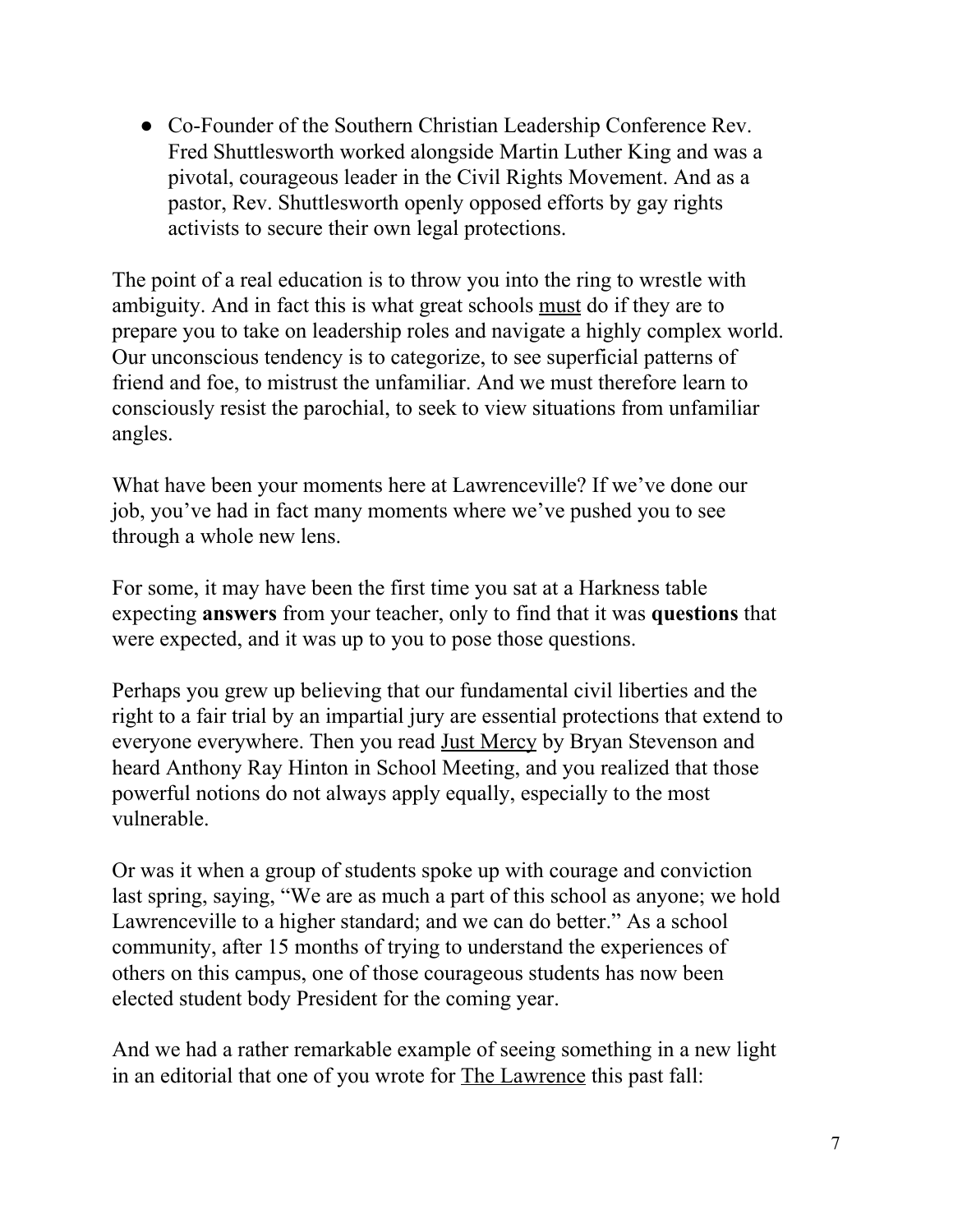"Growing up," she wrote, "I was never religious, and I knew very few people in my community … who practiced religion in any way.

Although Lawrenceville provided me with more exposure … by hosting religious services on campus … I [had] never witnessed true faith.

Then, this past Friday, I attended the Jewish Student Organization's (JSO) memorial Shabbat for the victims of the Tree of Life synagogue shooting. The JSO members lit candles, one by one, to honor each of the victims; they said prayers and sang Hebrew songs of mourning and healing.

Throughout the service, the bond between the members of the JSO, born through their shared faith, hovered in the air, tangible and hopeful. Sharing in both their heartfelt mourning for those lost and the support they showed one another, I was moved to tears."<sup>3</sup>

Or was it Lt. Col. Robert Darling, who gave a whole new, gripping, eyewitness account of leadership inside the President's bunker during the Sept. 11, 2001 terrorist attacks on the World Trade Center? His moment-by-moment narrative inside the Emergency Operations Center gave us a virtual seat at the table alongside Secretary of State Condoleeza Rice as Vice President Cheney made life-and-death decisions based on the best information he had at the time.

Perhaps it was seeing so many of you flock to hear the scholar Dr. Robert George, not because you agreed or disagreed with him, but because his views run counter to the orthodoxy that often permeates academia, and you were seeking a new perspective.

So as I say, if we've done our job, we've cultivated in you a propensity to question assumptions. You learned around the Harkness table that a differing opinion is not a provocation but an invitation to listen. And to learn.

There may be little at stake in the rather academic question of whether wheat has gained the upper hand in evolutionary terms. But there are in fact real and urgent issues you will confront, and currently as a society, we seem incapable of engaging in substantive, informed debate. We treat them as

<sup>&</sup>lt;sup>3</sup> The Lawrence, Nov. 9, 2018